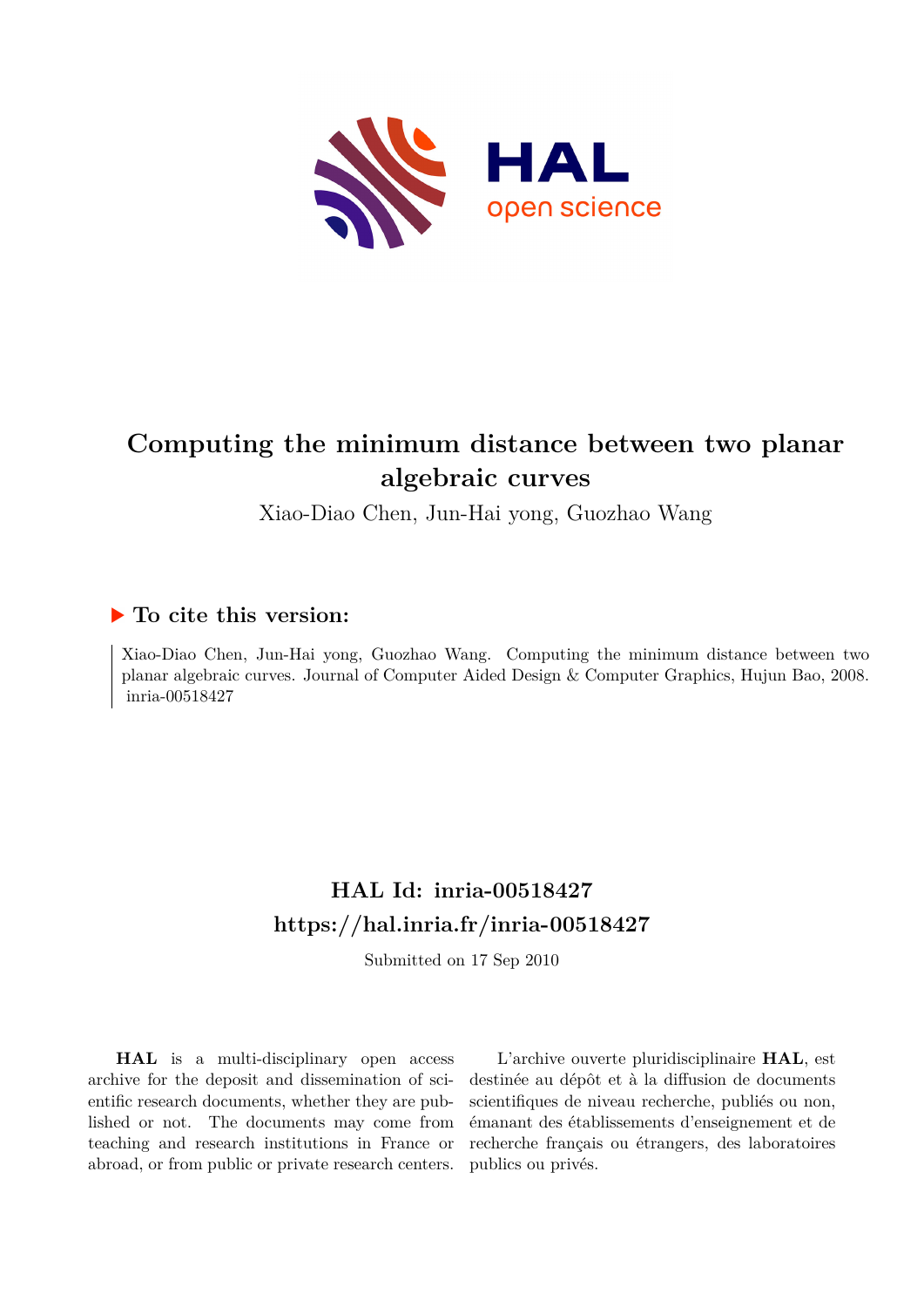## 平面代数曲线间最近距离的计算

陈小雕<sup>1)</sup>, 雍俊海<sup>2)</sup>, 汪国昭<sup>3)</sup>  $1$ <sup>1</sup> ( 浙江大学宁波理工学院, 宁波, 315100)  $^{2)}$  (清华大学软件学院, 北京, 100084)  $3)$  (浙江大学数学系图形图像研究所, 杭州, 310027)

摘要 本文以平面二次曲线为例,利用基于等距思想的最近距离计算方法,来求解 两条平面代数曲线间的最近距离。对于平面二次曲线,本文方法得到的单变量多项式 方程次数比已有类似方法中结果方程的次数更低,从而可以降低方程求解的计算复杂 度或提高求解的稳定性。

关键词 最近距离;平面代数曲线;等距方法 中图法分类号 TP391 72

## Computing the minimum distance between two planar algebraic curves

Xiao-Diao Chen1), Jun-Hai Yong2), Guo-Zhao Wang3)

1) Ningbo Institute of Technology, Zhejiang University, Ningbo, 315100

2) School of Software, Tsinghua University, Beijing, 100084

3) Institute of Computer Graphics and Image Processing, Department of Mathematics, Zhejiang University, Hangzhou, 310027

Abstract An offset-based method is presented for computing the minimum distance between two planar algebraic curves. The new method is illustrated by using planar quadratic curves. For planar quadratic curves, the degree of the resulting univariate polynomial equation in our method is much lower than that of the equations in previous comparable methods, which may lead to lower computation complexity or higher robustness of the solutions.

Key words Minimum distance; Planar algebraic curves; Offset method

## 1 引言

最近距离的计算问题,有很多应用。比如在机器人运动规划中,距离信息被用来计 算物体间的相互作用力以及惩罚系数 [1]。在CAD/CAM中,距离信息被用于碰撞干涉 检测中 [2]。计算机图形学中的碰撞检测与动画模拟,也经常需要用到物体间的距离信 息 [3, 4, 5]。

最近很多文章讨论了R <sup>3</sup>空间中二次曲面间的最近距离 [3, 6, 7]。文献 [3, 7]没有专门讨论 平面曲线间的最近距离计算。实际上,由于一次消多元方法的限制,在R2空间中代数曲

本课题得到国家自然基金(60625202, 60533070,60473130)和宁波市自然科学基金(2007A610046)资助。 陈小雕,男,博士,主要研究方向为计算机图形学与几何造型。雍俊海,男,教授,博士,主要研究方向 为CAGD、CAD和计算机图形学。汪国昭,男,教授,主要研究方向为CAGD、CAD和计算机图形学。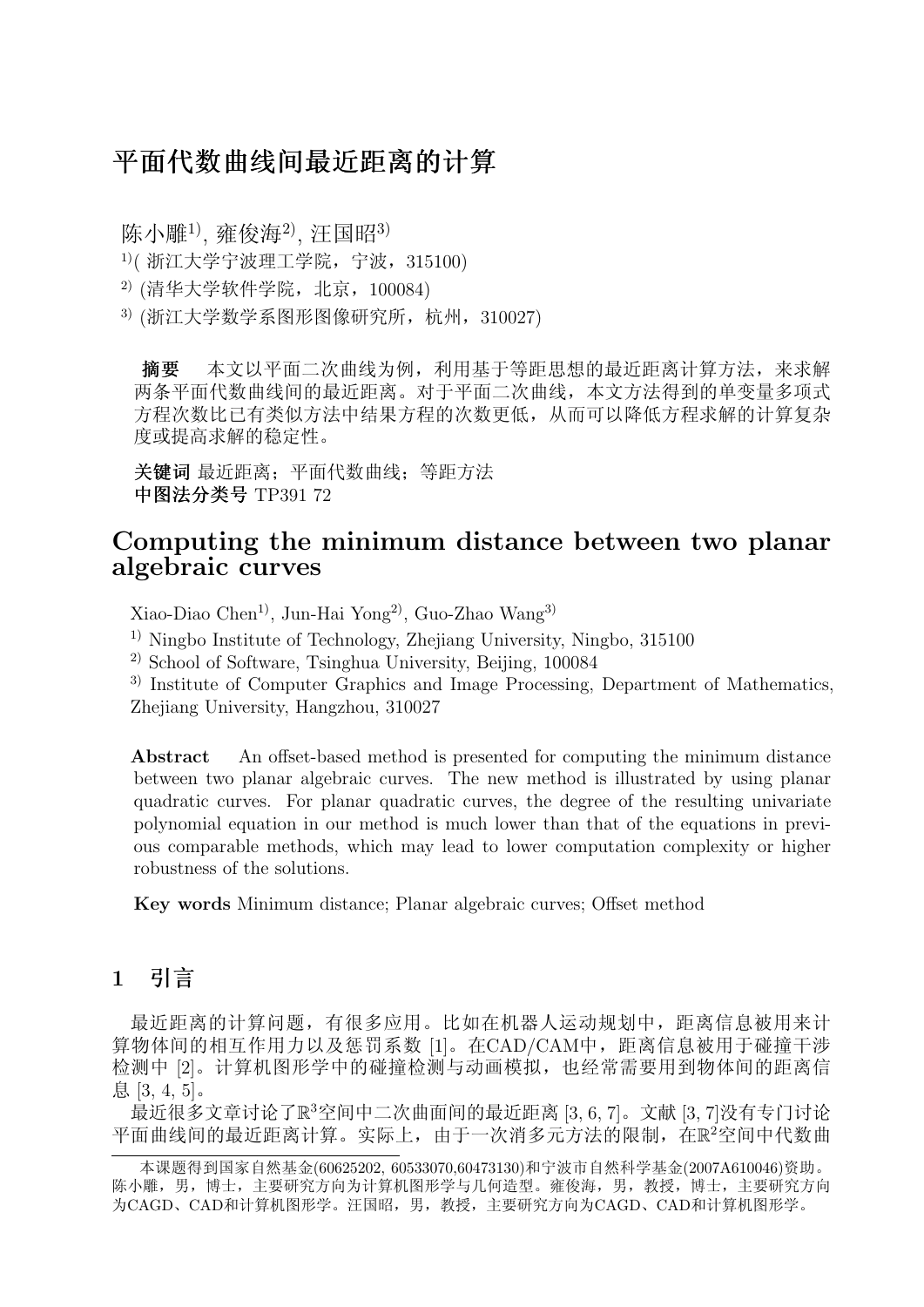线的情形下,这些代数曲面情形中的方法得到的最终结果间可能会存在较大的差异。例 如, 对于一个2次曲面 $f(x, y, z) = 0$ 和一个3次曲面 $g(x, y, z) = 0$ 间的最近距离, 文献 [3]中 的方法不容易直接求解x, y, z关于其他两个变量的表达式, 从而影响最终消元后得到单变 量多项式方程的次数;而同样对于一个2次曲线 $F(x, y) = 0$ 和一个3次曲线 $G(x, y) = 0$ 间 的最近距离,本文的方法可以直接给出x, y关于另外两个变量的表达式,从而提高了消 元的效率,最终的结果也优于类似的已有方法。本文仅讨论平面物体间的最近距离。 椭圆、抛物线等平面代数曲线经常被用于各种平面造型系统中,用来表示平面物体。 如AutoCAD,经常要计算两条曲线之间最近距离的信息。通过将曲线离散成若干条直线 段,两条曲线间的最近距离也可以转化为若干条直线段间的最近距离问题。直线段间的 最近距离容易求解。在高精度要求下,曲线可能需要被分解成很多条直线段,这时对应 的计算量比较大,可能无法满足实时计算的要求。这时候就需要曲线间最近距离的直接 求解方法。

若两条代数曲线相交,则相应的最近距离为零。他们之间的任何一个交点,都可以当 作相应的最近点。关于两条曲线间的求交问题,可以参看文献 [9, 10, 11, 12]。本文不再 详细讨论求交方法的细节。

本文假设两条代数曲线不相交。两条不相交的平面代数曲线间最近距离的计算问题, 往往被转化为一个多项式方程组的求解,或一个次数较高的单变量多项式方程的求根问 题 [6, 7]。2002年, Lennerz等提出了基于Langrange乘子法的方法, 讨论了二次曲线曲面 间最近距离的计算问题 [6]。他们可以得到两个双变量的多项式方程,或一个次数相对较 高的单变量多项式方程。为了防止涉及的矩阵出现奇异性, [6]的方法需要区分是否中心 曲线,以便分别讨论求解。Sohn等人提出了基于直线几何的方法讨论了二次曲面、圆环 面间的最近距离计算问题 [7]。 [7]的方法可以用来求解二次曲线间的最近距离。他们需要 事先计算出曲线法向一致性所满足的方程,不同类型的曲线,其对应的方程需要分别计 算。他们的方法得到两个双变量的多项式方程,其次数甚至比 [6]中的方程相应的次数更 高 [3]。本文稍后结果单变量多项式方程的次数比较时,省略了与 [7]方法的相应比较。

本文提出了一个基于等距思想的计算方法,可以统一地计算两条平面代数曲线间的最 近距离。最后可以得到两个双变量的方程,或一个单变量的方程。本文方法理论上也适 用于计算平面上一条代数曲线和一条参数曲线间的最近距离。对于两条二次曲线间的最 近距离计算问题,本文方法得到的单变量多项式方程的次数,低于 [6, 7]中方法得到的单 变量多项式方程的相应次数。

### 2 最近距离计算的等距方法



<sup>图</sup> **1.** [**3**]曲线S的等距曲线O1、O2与曲线C相切于P和<sup>Q</sup> **(a)** 往外的等距曲线或**(b)** <sup>往</sup> 内的等距曲线。

本文的等距方法理论上可以用来解决两条代数曲线间的最近距离。若两条平面代 数曲线相交,则相应最近距离为零,交点为对应的最近点。求交的方法可以参看 [9, 10, 11, 12]。本文假设给定的两条代数曲线不相交。设两条平面代数曲线的方程分别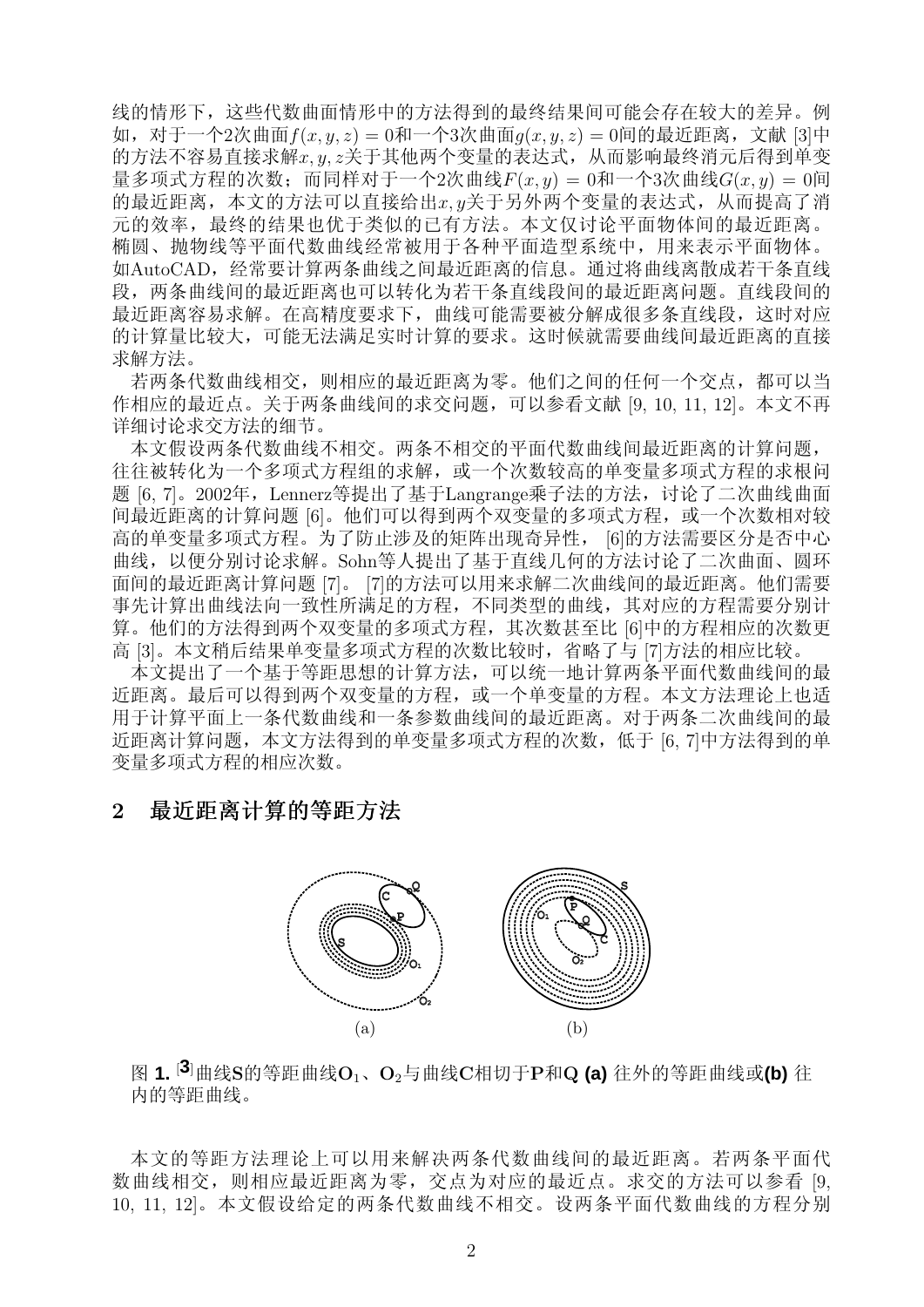$\mathcal{H}C_1$ :  $f(x,y) = 0 \mathcal{H}C_2$ :  $g(x,y) = 0$ 。若点 $\mathbf{p} = (x_0, y_0)^T \mathcal{H}$ 曲线 $C_1 \perp$ 的最近点, 最近距离 为d。曲线 $C_1$ 位移为d的等距线刚好与曲线 $C_2$ 相切于点q (如图1)。则点q是曲线 $C_2$ 上对应 的最近点,且有

$$
\mathbf{q} = (x_0 + df_x(x_0, y_0)/k, y_0 + df_y(x_0, y_0)/k)^T, \qquad (1)
$$

其中 $k =$ p  $\overline{f_x(x_0,y_0)^2+f_y(x_0,y_0)^2}$ 。点p和q的连线方向既是曲线C1在点p处的法向,也 是曲线C<sub>2</sub>在点α处的法向。综上所述, 令α = d/k, 有

$$
\begin{cases}\nf(x_0, y_0) & = 0, \\
g(x_0 + \alpha f_x(x_0, y_0), y_0 + \alpha f_y(x_0, y_0)) & = 0, \\
g_x(x_0 + \alpha f_x(x_0, y_0), y_0 + \alpha f_y(x_0, y_0)) + \mu f_x(x_0, y_0) & = 0, \\
g_y(x_0 + \alpha f_x(x_0, y_0), y_0 + \alpha f_y(x_0, y_0)) + \mu f_y(x_0, y_0) & = 0,\n\end{cases}
$$
\n(2)

其中,  $f_x$ ,  $f_y$ ,  $g_x \bar{m} g_y \hat{m}$ 为 $f \bar{m} g$ 关于 $x \bar{m} g$ 的偏导数。

方程组(2)共有4个多项式方程和4个变量 $x_0$ 、 $y_0$ 、α和μ,消去其中三个变量 $x_0$ 、 $y_0$ 和μ, 得到一个关于单变量α的多项式方程。从理论上来说, [13, 14] 中的结式理论可以用来 消去多项式方程组的任意多个变量。单变量多项式方程的求解,可以参看 [12],本文不 作详细讨论。求解出α后,代入方程组(2)中,可以求解出xo、uo和μ,从而求解出最近距  $\mathbb{B}d = \alpha k$ 。相应的另一个最近点可由式子(1)得到。

若第一条曲线 $f(x_0, y_0) = 0$ 为参数曲线 $\mathbf{C}(t) = (X(t), Y(t))^T$ , 则在方程组(2)中, 将第 一个式子去除,同时将代数曲线的法向 $(f_x(x_0, y_0), f_y(x_0, y_0))^T$ 替换成参数曲线的法向表示 式 $(Y'(t), -X'(t))^T$ , 可以得到三个关于t、α和μ的方程。类似的, 消去两个变量t、μ, 得 到一个关于单变量α的多项式方程。然后,同样可以求解出最近距离以及相应的最近点。

#### 3 平面二次曲线间的最近距离

本节中,一般平面二次曲线的方程为

$$
g(x,y) = Ax^2 + By^2 + 2Cxy + 2Dx + 2Ey + F = 0.
$$
\n(3)

**3.1** 椭圆**/**双曲线与一般平面二次曲线间的最近距离

设椭圆或双曲线的方程可以表示为 $f(x, y) = x^2/m + y^2/n - 1 = 0$ , 一般平面二次曲线 由式子(3)确定。则方程组(2)变为

$$
\begin{cases}\n0 &= x_0^2/m + y_0^2/n - 1, \n0 &= A(1 + 2\alpha/m)^2 x_0^2 + B(1 + 2\alpha/n)^2 y_0^2 + 2C(1 + 2\alpha/m)(1 + 2\alpha/n)x_0y_0 \n+2D(1 + 2\alpha/m)x_0 + 2E(1 + 2\alpha/n)y_0 + F, \n0 &= 2A(1 + 2\alpha/m)x_0 + 2C(1 + 2\alpha/n)y_0 + 2D + 2\mu x_0/m, \n0 &= 2B(1 + 2\alpha/n)y_0 + 2C(1 + 2\alpha/m)x_0 + 2E + 2\mu y_0/n.\n\end{cases}
$$
\n(4)

方程组(4)中的第3、4两个方程是关于 $x_0$ 和 $y_0$ 的线性方程,求解得到

$$
x_0 = -m(-nCE + nBD + \mu D - 2C\alpha E + 2B\alpha D)/\beta_1,
$$
  
\n
$$
y_0 = -n(\mu E - D Cm - 2DC\alpha + AmE + 2A\alpha E)/\beta_1,
$$

 $\ddot{\text{H}} + \beta_1 = 2nBA\alpha + nB\mu - nC^2m + nBAm + 2\mu A\alpha - 2C^2\alpha m - 4C^2\alpha^2 + \mu Am + 2B\alpha Am +$  $4B\alpha^2A+2B\alpha\mu-2nC^2\alpha+\mu^2$ 。将上式代入到方程组(4)中,整理后,得到两个关于μ和α的 多项式方程,消去变量µ,得到一个关于α的次数至多为12次的多项式方程。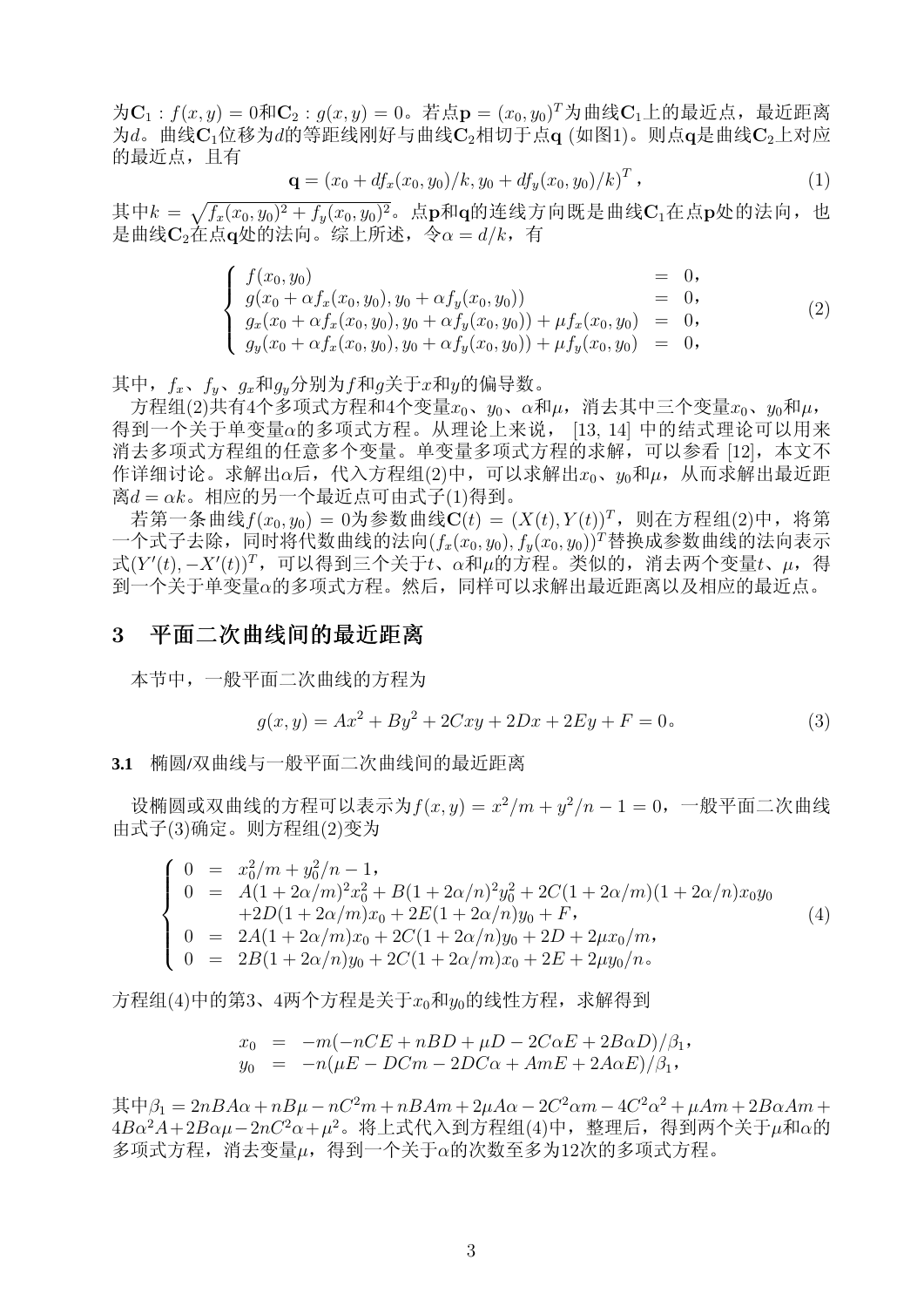#### **3.2** 抛物线与一般平面二次曲线间的最近距离

设抛物线的方程可以表示为 $f(x, y) = x^2 - 2py$ , 一般平面二次曲线由式子(3)确定。则 方程组(2)变为

$$
\begin{cases}\n0 = x_0^2 - 2py_0, \n0 = A(x_0 + 2\alpha x_0)^2 + B(y_0 - 2\alpha p)^2 + 2C(x_0 + 2\alpha x_0)(y_0 - 2\alpha p) \n+2D(x_0 + 2\alpha x_0) + 2E(y_0 - 2\alpha p) + F, \n0 = 2A(x_0 + 2\alpha x_0) + 2C(y_0 - 2\alpha p) + 2D + 2\mu x_0, \n0 = 2B(y_0 - 2\alpha p) + 2C(x_0 + 2\alpha x_0) + 2E - 2\mu p.\n\end{cases}
$$
\n(5)

方程组(5)中的第3、4两个方程是关于 $x_0$ 和 $y_0$ 的线性方程,求解得到

$$
x_0 = -(BD + C\mu p - CE)/(BA + 2BA\alpha + B\mu - C^2 - 2C^2\alpha),
$$
  
\n
$$
y_0 = \beta_2/(BA + 2BA\alpha + B\mu - C^2 - 2C^2\alpha),
$$

 $\ddot{\text{H}} + \beta_2 = CD + 2C\alpha D + 2B\alpha pA + 4B\alpha^2 pA + 2B\alpha p\mu - 2\alpha pC^2 - 4\alpha^2 pC^2 - EA - 2EA\alpha E\mu + \mu pA + 2\mu pA\alpha + \mu^2 p$ 。将上式代入到方程组(5)中, 整理后, 得到两个关于 $\mu$ 和α的多 项式方程,消去变量µ,得到一个关于α的次数至多为9次的多项式方程。

#### **3.3** 抛物线与抛物线间的最近距离

设抛物线的方程可以表示为 $f(x, y) = x^2 - 2py$ , 第二条抛物线方程由式子

$$
(Ax + By + C)^{2} + (Dx + Ey + F) = 0
$$

确定。则方程组(2)变为

$$
\begin{cases}\n0 &= x_0^2 - 2py_0, \\
0 &= (A(x_0 + 2\alpha x_0) + B(y_0 - 2\alpha p) + C)^2 + D(x_0 + 2\alpha x_0) + E(y_0 - 2\alpha p) + F, \\
0 &= 2(A(x_0 + 2\alpha x_0) + B(y_0 - 2\alpha p) + C)A + D + 2\mu x_0, \\
0 &= 2(A(x_0 + 2\alpha x_0) + B(y_0 - 2\alpha p) + C)B + E - 2\mu p.\n\end{cases}
$$

(6)

方程组(6)中的第3、4两个方程是关于 $x_0$ 和 $y_0$ 的线性方程,求解得到

$$
x_0 = -(BD - AE + 2A\mu p)/(2B\mu),
$$
  
\n
$$
y_0 = \beta_3/(2B^2\mu),
$$

 $\ddot{\text{H}}$   $\dot{\text{H}}\beta_3 = ABD - A^2E + 2A^2\mu p + 2A\alpha BD - 2\alpha A^2E + 4\alpha A^2\mu p - 2BC\mu - E\mu + 4B^2\alpha p\mu + 2\mu^2p$ . 将上式代入到方程组(6)中, 整理后, 得到两个关于μ和α的多项式方程, 消去变量μ, 得 到一个关于α的次数至多为5次的多项式方程。

**3.4** 直线与一般平面二次曲线间的最近距离

设直线的方程可以表示为 $f(x, y) = ax + by + c$ , 一般平面二次曲线由式子(3)确定。则 方程组(2)变为

$$
\begin{cases}\n0 = ax_0 + by_0 + c, \n0 = A(x_0 + \alpha a)^2 + B(y_0 + \alpha b)^2 + 2C(x_0 + \alpha a)(y_0 + \alpha b) \n+2D(x_0 + \alpha a) + 2E(y_0 + \alpha b) + F, \n0 = A(x_0 + \alpha a) + 2C(y_0 + \alpha b) + 2D + \mu a, \n0 = 2B(y_0 + \alpha b) + 2C(x_0 + \alpha a) + 2E + \mu b.\n\end{cases}
$$
\n(7)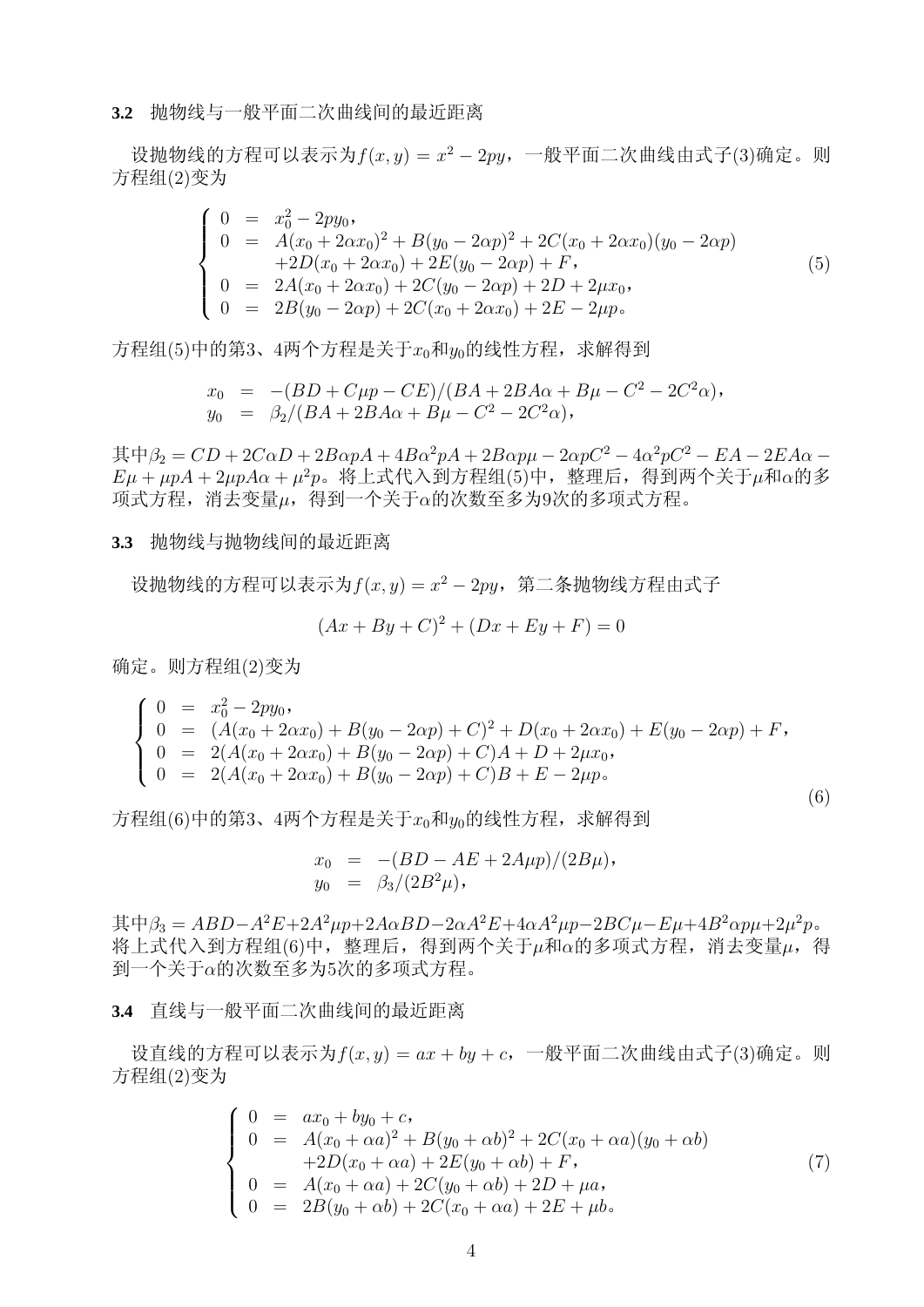方程组(7)中的第3、4两个方程是关于 $x_0$ 和 $y_0$ 的线性方程,求解得到

$$
x_0 = (2DB + 2A\alpha aB - 2\alpha aC^2 - 2CE - C\mu b + \mu aB)/(-2(AB - C^2)),
$$
  
\n
$$
y_0 = (2CD - 2AB\alpha b - 2AE - A\mu b + 2C^2\alpha b + C\mu a)/(2(AB - C^2)).
$$

将上式代入到方程组(7)中, 整理后, 得到两个关于μ和α的多项式方程, 消去变量μ, 得 到一个关于α的次数至多为2次的多项式方程。

#### **3.5** 直线与抛物线间的最近距离

设直线的方程可以表示为 $f(x, y) = ax + by + c$ , 抛物线的方程可以表示为 $q(x, y) =$  $x^2-2py$ 。则方程组 $(2)$ 变为

$$
\begin{cases}\n0 = ax_0 + by_0 + c, \n0 = (x_0 + \alpha a)^2 - 2p(y_0 + \alpha b), \n0 = 2x_0 + 2\alpha a + \mu a, \n0 = -2p + \mu b.\n\end{cases}
$$
\n(8)

从方程组(8)中的第3、4两个方程中求解得到

$$
x_0 = -a(\alpha b + p)/b \, .
$$

代入程组(8)中,得到

$$
\begin{cases}\n-a^2(\alpha b + p)/b + by_0 + c &= 0, \\
(-a(\alpha b + p)/b + \alpha a)^2 - 2p(y_0 + \alpha b) &= 0.\n\end{cases}
$$

将上式消去变量yo, 得到一个关于α的次数为1次的多项式方程

$$
2b\alpha a^2 + pa^2 - 2bc + 2b^3 \alpha = 0.
$$

表1综合了上述关于平面二次曲线各种情形的结果。表1中, M<sub>1</sub> [6] 表示文献 [6]中的方 法, M<sub>2</sub> 表示本文中的等距方法,表中的数字表示得到的单变量多项式方程的次数。从 表1中可以看出,除直线/直线情形两个方法的次数均为1外,本文方法得到的单变量方程 次数均低于文献 [6]中相应方程的次数。

表 **1.** 平面二次曲线情形下的结果单变量多项式方程的次数比较

| 曲线<br>曲线/  | 椭圆<br>曲线<br>XA<br>相矩              |              | 物线 |                   |                  | 线 |          |     |
|------------|-----------------------------------|--------------|----|-------------------|------------------|---|----------|-----|
|            | $6\phantom{.0}$<br>$\mathbf{M}_1$ | $\mathbf{M}$ |    | $\sim$<br>6<br>л. | 1VI <sub>2</sub> |   | 6<br>IVI | V19 |
| 椭圆<br>′双曲线 |                                   |              |    |                   |                  |   |          |     |
| 抛物线        | -6                                |              |    |                   |                  |   |          |     |
| 直线         |                                   |              |    |                   |                  |   |          |     |

#### 4 例子与结论

本节以椭圆为例,说明本文的等距方法。本文的例子都用Maple软件实现。 **例1.** 给定两椭圆 $x^2 + 2y^2 - 1 = 0$ 和 $2(x - 10)^2 + (y - 2)^2 - 1 = 0$ 。方程组(4)变为

$$
\begin{cases}\n0 = x_0^2 + 2y_0^2 - 1, \\
0 = 2(x_0 + 2\alpha x_0 - 10)^2 + (y_0 + 4\alpha y_0 - 2)^2 - 1, \\
0 = 4x_0 + 8\alpha x_0 - 40 + 2\mu x_0, \\
0 = 2y_0 + 8\alpha y_0 - 4 + 4\mu y_0.\n\end{cases}
$$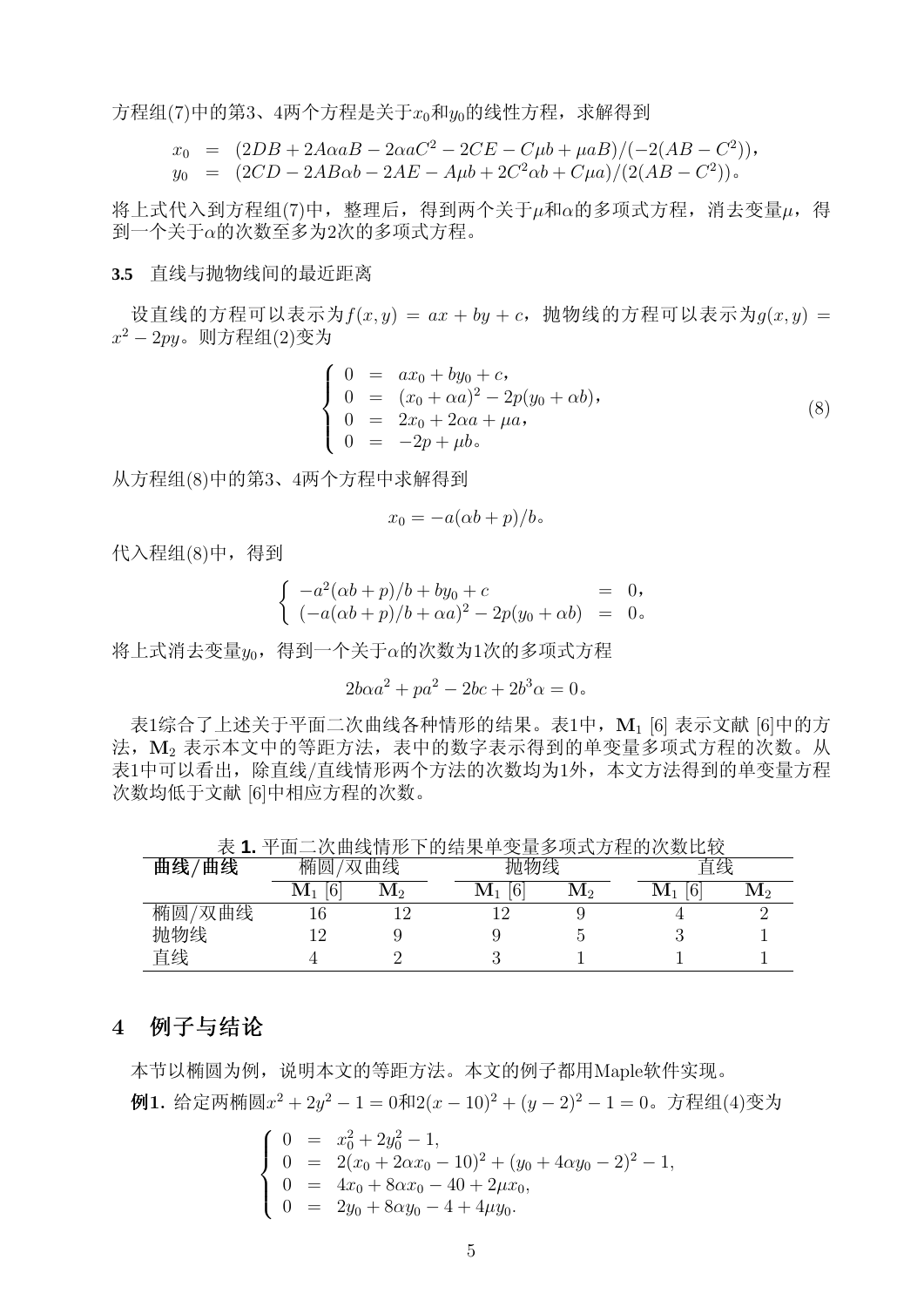由第3、4个式子求解出 $x_0$ 和 $y_0$ , 并代入第1、2个式子中, 得到两个关于α和μ 的方程, 利 用结式理论消去µ,得到关于α的12次方程。

 $0 = 4194304\alpha^{12} + 25165824\alpha^{11} - 764411904\alpha^{10} - 3747086336\alpha^9 + 51195183104\alpha^8$  $+186626736128\alpha^7 - 1387171545088\alpha^6 - 3323267602432\alpha^5 + 12891063802432\alpha^4$  $+14865544006272\alpha^3 + 5932203099600\alpha^2 + 1041198915888\alpha + 68569798833.$ 

例2. 给定椭圆x <sup>2</sup> + 2y <sup>2</sup> − 1 = 0和4次曲线(x − 3)<sup>4</sup> + (y − 5)<sup>4</sup> − 1 = 0。得到方程组 0 = x 2 <sup>0</sup> + 2y 2 <sup>0</sup> − 1, 0 = (x<sup>0</sup> + 2αx<sup>0</sup> − 3)<sup>4</sup> + (y<sup>0</sup> + 4αy<sup>0</sup> − 5)<sup>4</sup> − 1, 0 = 4(x<sup>0</sup> + 2αx<sup>0</sup> − 3)<sup>3</sup> + 2µx0, 0 = 4(y<sup>0</sup> + 4αy<sup>0</sup> − 5)<sup>3</sup> + 4µy0.

利用结式理论消去变量 $x_0$ 、 $y_0$ 和μ, 得到一个关于α的50次单变量多项式方程。

本文提出了一个基于等距思想的最近距离计算方法。本文方法可以统一直接求解两条 不相交的平面代数曲线间的最近距离。对于平面二次曲线间的最近距离,本文方法得到 的单变量多项式方程的次数,比 [6, 7]中方法得到的多项式的相应次数都要低,从而可以 降低求解方程过程中的计算复杂度或提高求解的稳定性。理论上,本文方法也适用于求 解平面上一条代数曲线与一条参数曲线间的最近距离。

### 参考文献

- [1] Latombe J. C. Robot motion planning[M]. Boston: Kluwer Academic Publishers, MA, 1991.
- [2] Kim K-J. Minimum distance between a canal surface and a simple surface [J]. Computer-Aided Design, 2003, 35(10):871–879.
- [3] Chen X. D., Yong J. H., Zheng G. Q. , Paul J. C. and Sun J. G. Computing minimum distance between two implicit algebraic surfaces [J]. Computer-Aided Design, 2006, 38(10):1053–1061.
- [4] Jiménez P., Thomas F., and Torras C. 3D collision detection: a survey [J]. Computers & Graphics,  $2001$ ,  $25(2):269 - 285$ .
- [5] Johnson D. E., Cohen E. A framework for efficient minimum distance computations [C]. In IEEE International Conference on Robotics and Automation, 1998, pages 3678 – 3684.
- [6] Lennerz C., Schömer E. Efficient distance computation for quadratic curves and surfaces. In Proceeding of Geometric Modeling and Processing,2002, pages 60–69.
- [7] Sohn K-A, Jüttler B., Kim M-S, and Wang W. Computing distances between surfaces using line geometry [C]. In Pacific Conference on Computer Graphics and Applications, 2002, pages 236–245.
- [8] Chen X.D., Yong J.H., Zheng G.Q., and Sun J.G. Torus/Sphere intersection algorithm [J]. Journal of Computer Aided Design & Computer Graphics, 2005, 17(6):1202–1206 (in chinese).

(陈小雕,雍俊海, 郑国勤,孙家广.圆环面/球面求交算法[J].计算机辅助设计与图形学学 报, 2005, 17(6):1202–1206.)